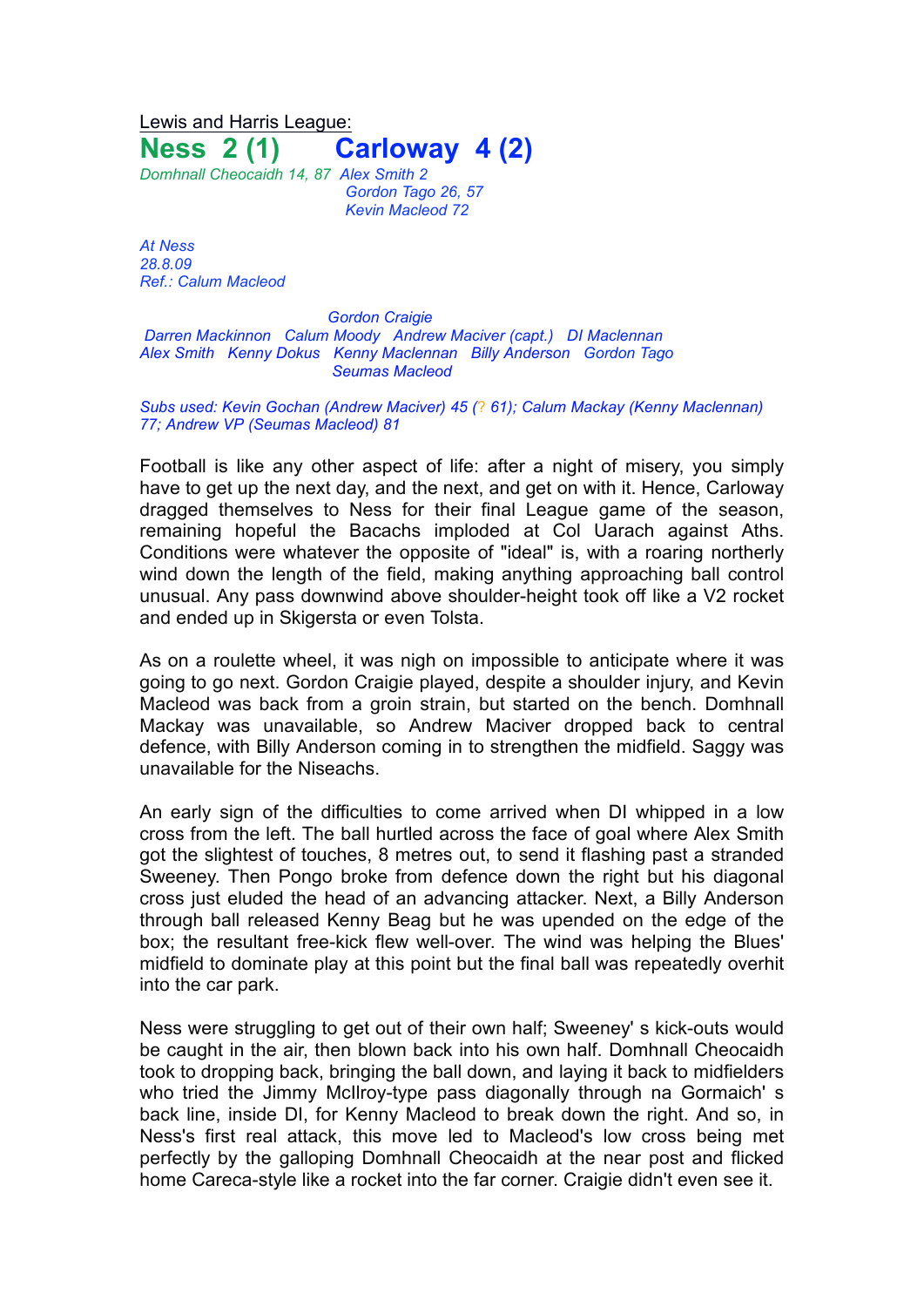Apart from half a dozen interludes like this, and resultant corners, the windassisted procession continued for the half towards Sweeney. A Tago header from a Mackinnon cross whizzed past; then a Mackinnon snap shot from 22 metres brought out a brilliant one-handed save from the keeper. Tago was blocked and a saving tackle denied Anderson at the last moment. Finally, Carloway added to their total, when a waist-high Dokus ball from right midfield was just missed by an advancing Kenny Beag distracting the defence, but chopped home by an unmarked Tago running in at the far post. The half ended with a Kenny Beag header from a Tago corner being cleared off the line.

Pongo didn't appear for the second half, due to an ugly collision of heads midway through the first. The Blues seemed confident the teams' roles would not be reversed, now Ness had the gale behind them, as Kevin Gochan came on, and Kenny Beag and Gordon Tago pressed forward, resulting in a Lochsstyle 3-5-2 formation. It worked. Immediately Gochan was freed on the left 12 metres out but a Ness leg foiled him; then a Dokus drive was saved and Gochan frustrated on the rebound, before a beautiful through ball from Smith allowed an advancing Tago to convert.

Moments later, a high bouncing Ness free-kick from right midfield came back off the corner of Craigie's bar. Then Gochan, who was conducting a light wrestling competition with most of the Niseach defence, managed to get Chris Macdonald and himself booked out on the left touchline. Billy Anderson just failed to connect with a Tago free-kick, before Gochan had an interesting couple of minutes. First, he was almost red-carded for a shoulder charge into the chest of a jumping Ness player; then he sent a free-kick bouncing on to the bar.

Gochan now concentrated on football, rather than unarmed combat, and the Ness defence struggled to contain Gordon Tago and him. On 65 minutes Tago set him up but Sweeney made an excellent push over the bar from his shot. Five minutes later, he sent a looping header on to the top of the bar, but immediately after, an exquisite Macleod ball freed him through the middle, and he flicked the ball past the helpless keeper.

The game ended with – the *Most Amazing Goal of the Season.* Midway into the Carloway half, out on the left, a Ness free-kick was lifted high and diagonally into the Carloway box. Immediately Domhnall Cheocaidh dashed off his marker to the right of the box and, as the ball came down to him, he met it perfectly on the bounce to lift it high over the advancing Craigie and down under the bar. It was an astounding conversion, which left players and spectators gobsmacked! A pity POD wasn't here to record it!.

It's difficult to judge any team in such conditions. There were two major differences between the teams, which ultimately decided who won. Firstly, Carloway had something to play for: there was still the outside chance that Back might still slip up, so a victory here was important; also, next Friday is the Lewis Cup Final and everyone wanted to impress Peter Dokus and be